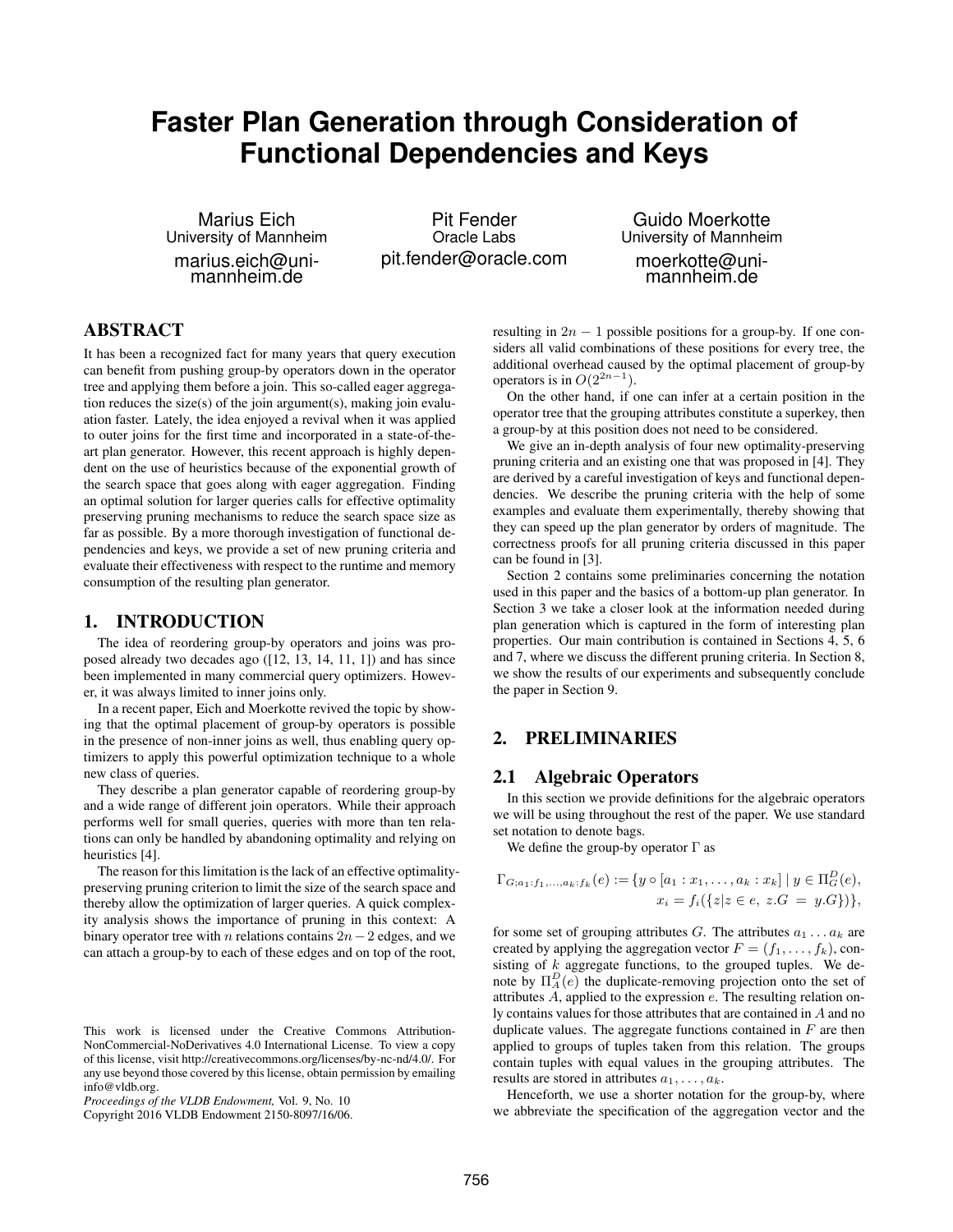$$
e_1 \times e_2 := \{r \circ s | r \in e_1, s \in e_2\} \tag{1}
$$
\n
$$
e_1 \times e_2 := \{r \circ s | r \in e_1, s \in e_2, p(r, s)\} \tag{2}
$$
\n
$$
e_1 \times_p e_2 := \{r | r \in e_1, \exists s \in e_2, p(r, s)\} \tag{3}
$$
\n
$$
e_1 \times_p e_2 := \{r | r \in e_1, \exists s \in e_2, p(r, s)\} \tag{4}
$$
\n
$$
e_1 \times_p e_2 := (e_1 \times_p e_2) \cup ((e_1 \times_p e_2) \times {\{\perp_{\mathcal{A}(e_2)\}} \} \tag{5}
$$
\n
$$
e_1 \times_p e_2 := (e_1 \times_p e_2) \cup ((e_1 \times_p e_2) \times {\{\perp_{\mathcal{A}(e_2)\}} \} \cup ((e_1 \times_p e_2) \times {\{\perp_{\mathcal{A}(e_2)\}} \} \cup ((e_1 \times_p e_2) \times {\{\perp_{\mathcal{A}(e_2)\}} \} \cup ((e_1 \times_p e_2) \times {\{\perp_{\mathcal{A}(e_2)\}} \} \cup ((e_1 \times_p e_2) \times {\{\perp_{\mathcal{A}(e_2)\}} \} \cup ((e_1 \times_p e_2 \times p(r, s))) \tag{6}
$$
\n
$$
e_1 \times_p g \cdot f \in e_2 := \{r \circ [g : G] | r \in e_1, \quad G = f({s | s \in e_2, p(r, s)})\} \tag{7}
$$



Figure 1: Join Operators and Example for Groupjoin

aggregation results. We denote by  $\Gamma_{G;A:F}$  the group-by of an expression  $e$  with grouping attributes  $G$ , aggregation vector  $F$  and aggregation attributes A.

The join operators we consider are the (inner) join  $(\bowtie)$ , left semijoin  $\ltimes$ , left antijoin ( $\triangleright$ ), left outerjoin ( $\ltimes$ ), full outerjoin ( $\ltimes$ ), and groupjoin  $(\mathbb{N})$ . The definitions of these join operators are given in Figure 1. There,  $\circ$  denotes tuple concatenation and  $\perp_A$  denotes the attribute set  $A$  with all contained attributes set to null. Further, we denote by  $A(e)$  the set containing all attributes provided by e. Most of the shown operators are rather standard.

The last row defines the left groupjoin  $\mathbb{M}$ , introduced by von Bültzingsloewen [10]. First, for a given tuple  $t_1 \in e_1$ , it determines the sets of all join partners for  $t_1$  in  $e_2$  using the join predicate  $p$ . Then, it applies the aggregate function  $f$  to these tuples and extends  $t_1$  by a new attribute g containing the result of this aggregation. Figure 1 provides an example.

## 2.2 Pushing Group-By

There are several possible ways of applying a group-by before a join, depending on the type of join operator, the set of grouping attributes specified in the query, and the attributes that are to be aggregated. Here, we give only a rough overview of the reasoning behind these transformations. For more detail, the reader is referred to the work by Yan and Larson, who coined the term of eager/lazy aggregation for inner joins [12, 13, 15, 14, 11], meaning pushing down/pulling up a group-by below/above a join in the operator tree. Thereby, they provided the basis for the work by Eich and Moerkotte [4], who extended the approach to non-inner joins and applied it in a state-of-the-art plan generator.

In general, when evaluating a query containing a group-by and one or several join operators, join arguments can be grouped before the join to reduce their cardinalities, thus making the join itself cheaper. However, this transformation typically has an influence on the query result, meaning that one further operation after the evaluation of the final join is needed to achieve the desired result. In many cases, this additional operation consists of a final group-by at



#### Figure 2: Possible trees for group-by and join

the top of the operator tree to fix the query result. In other cases, we only need to apply the aggregate functions specified by the user, since the query result is already grouped as desired. The latter case can be identified by the fact that all attributes contained in the query result are functionally determined by the grouping attributes specified in the input query, rendering an additional group-by obsolete. This is illustrated by the following implication, where we denote by  $|e|$  the cardinality of the relation defined by expression e:

$$
G \to \mathcal{A}(e) \Rightarrow |\Gamma_{G;A:F}(e)| = |e|.
$$

In other words: if the grouping attributes form a key of the relation that is grouped, the group-by has no effect besides the application of the aggregation vector F.

Figure 2 provides an overview of the different possible evaluation strategies for a query containing a join of expressions  $e_1$  and  $e_2$ and a group-by with grouping attributes G and aggregation vector F. The first tree represents the conventional approach of evaluating the group-by after the join. The remaining trees show the different possibilities of grouping one or both join arguments before the join. In these cases, the aggregation vector typically needs to be decomposed and split, i.e., it has to be computed in two steps before and after the join to achieve the correct end result, which is indciated by the subscripts and superscripts of the aggregation vector applied at the respective group-by below the join. We put the final group-by in brackets to indicate that it may not be needed. We denote by  $\circ_{e_1,e_2}$  an arbitrary join operator with a join predicate referencing  $e_1$  and  $e_2$ . We also assume that the join operator  $\circ$  allows pushing down a group-by into both of its arguments, which is not always the case. It is important to choose the correct set of grouping attributes for the "eager" group-by operators that are performed before the join. We denote by  $G_1^+/G_2^+$  the sets of grouping attributes to be applied on top of  $e_1/e_2$ , respectively. They contain all attributes that are "still needed" after the group-by, i.e., all attributes provided by  $e_1/e_2$  that are referenced in a predicate further up in the tree or as part of the grouping attributes specified in the query. That is because the group-by removes all attributes not contained in its set of grouping attributes, thereby possibly rendering the evaluation of subsequent predicates or groupings impossible. For more detailed information regarding all issues discussed in this paragraph, the reader is referred to the previous work on the topic ([12, 13, 14, 11, 4]).

## 2.3 Dynamic Programming

We briefly repeat the basics of a plan generator based on dynamic programming (DP). The plan generator is then extended to allow the reordering of joins and group-by operators. In this, we closely adhere to [4].

#### *2.3.1 Plan Generation Basics*

Figure 3 shows the basic structure of a typical DP-based plan generator. Its input consists of three major pieces: the set of re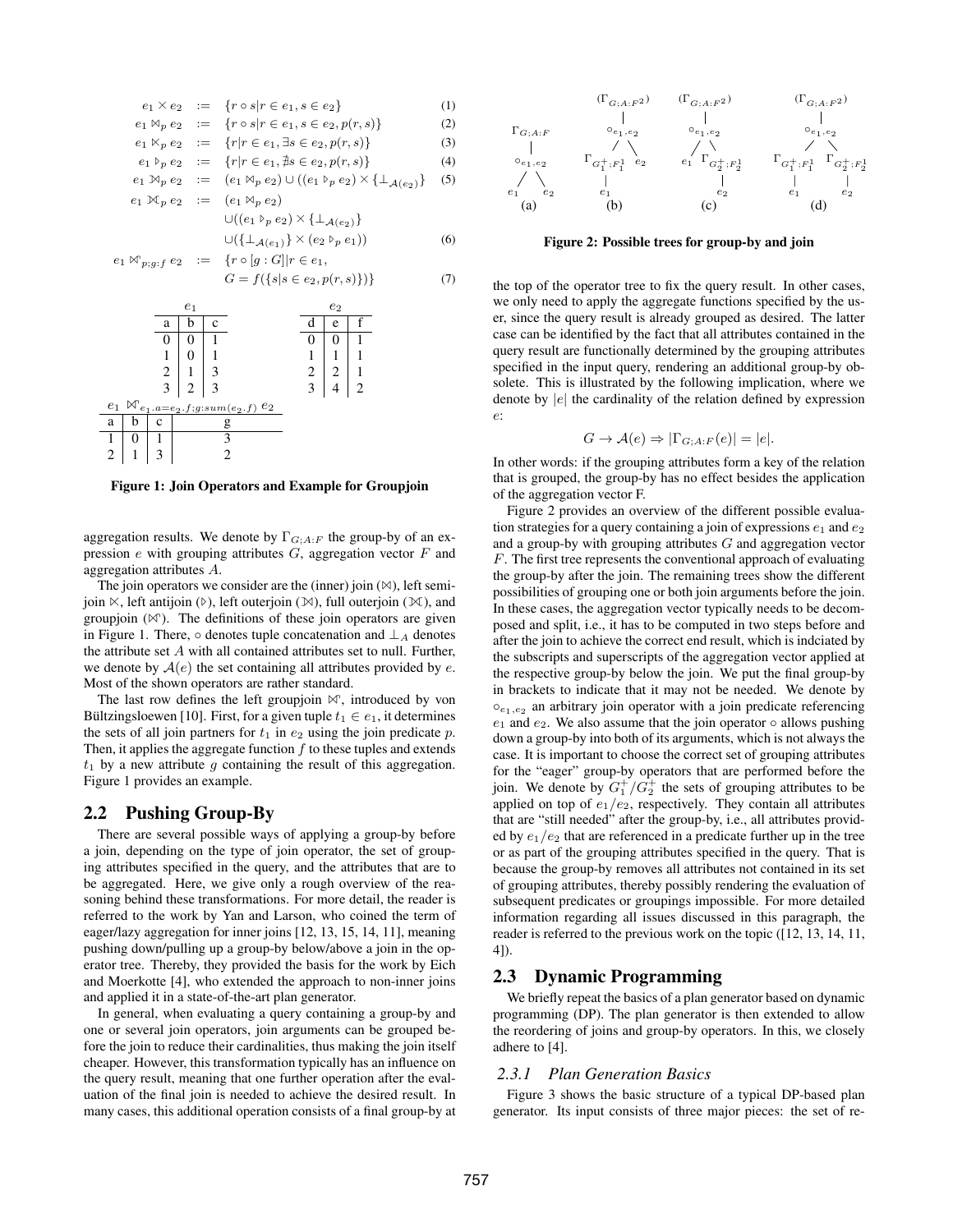lations to be joined, the set of operators to be used for this, and a hypergraph representing the query graph. Clearly, the relations and the operators are derived from the initial SQL query in a straightforward manner. The hypergraph is constructed by a conflict detector [6]. It encodes possible reordering conflicts as far as possible into the hypergraph. This is necessary since inner joins and outer joins are not freely reorderable.

The major data structure used is the  $DPTable$ , which stores (an) optimal plan(s) for a given set of relations. The basic algorithm in Figure 3 uses a single plan per DPTable entry. Subsequently, we will see that for our purposes we have to store multiple plans per DPTable entry.

The plan generator consists of four major components. The first component initializes the DPTable with plans for access paths for single relations, such as table scans and index accesses (Line 1,2). The second one enumerates connected-subgraph-complement-pairs (ccp for short) of the hypergraph  $H$  (Line 3), where a ccp is defined as follows:

DEFINITION 1. Let  $H = (V, E)$  be a hypergraph and  $S_1, S_2$ *two subsets of*  $V$ *.*  $(S_1, S_2)$  *is a* ccp *if the following three conditions hold:*

- *1.*  $S_1 \cap S_2 = \emptyset$ ,
- *2.* S<sup>1</sup> *and* S<sup>2</sup> *induce connected subgraphs of* H*, and*
- *3.*  $\exists (u, v) \in E$ ,  $u \subseteq S_1 \land v \subseteq S_2$ , that is  $S_1$  and  $S_2$  are *connected by some edge.*

An efficient enumerator for ccps has been proposed in [7].

The third component (Line 5) is an applicability test for operators. It builds upon the conflict representation and checks whether some operator  $\circ_p$  can be safely applied. This is necessary since it is not possible to exactly cover all reordering conflicts within a hypergraph representation of the query [6].

The fourth component (BUILDPLANS) is a procedure that builds plans using some operator  $\circ_p$  as the top operator and the optimal plans for the subsets of relations  $S_1$  and  $S_2$ , which can be looked up in the DPTable. Finally, the optimal plan is returned (Line 9).

This basic algorithm can be extended in such a way that it can reorder not only join operators but also join and group-by operators.

#### *2.3.2 Extending the Plan Generator*

To this end, the routine OPTREES is introduced (Figure 4). Its arguments are two join trees  $T_1$  and  $T_2$ , and a join operator  $\circ_p$ . The result consists of a set of at most four trees which join  $T_1$  and  $T_2$ , including all possible variants of eager aggregation.

The relation sets  $S_1$  and  $S_2$  are obtained from  $T_1$  and  $T_2$ , respectively, by extracting their leaf nodes. The first tree is the one which joins  $T_1$  and  $T_2$  using  $\circ_p$  without any grouping.

One situation that requires some care is when a join tree containing all the relations in our query is created. That is,  $S = R$  holds, where  $R$  is the set of all relations. In this case, we have to add another group-by on top of  $\circ_p$  if and only if the grouping attributes do not comprise a (super-)key (see Section 2.2). This is checked by calling NEEDSGROUPING.

The next tree is the one that groups the left argument before the join. In order to do so, we have to make sure that the corresponding transformation is valid, which is achieved by a call to the subroutine VALID. Additionally, we have to avoid the case in which the grouping attributes  $G_i^+$  form a key for the set  $S_i$ , with  $i \in \{1, 2\}$ , because then the group-by would be a waste. And again, if necessary, we have to add a group-by on top.

DP-PLANGEN

**// Input:** a set of relations  $R = \{R_0, \ldots, R_{n-1}\}\$ a set of operators O with associated predicates a query hypergraph H **//** Output: an optimal bushy operator tree

1 for all  $R_i \in R$ 

2 DPTable  $[R_i] = R_i$  // initial access paths

3 for all csg-cmp-pairs  $(S_1, S_2)$  of H

4 **for all**  $\circ_p \in O$ <br>5 **if** APPLIC.

**if** APPLICABLE $(S_1, S_2, \circ_p)$ 

6 BUILDPLANS( $S_1, S_2, \circ_p$ )<br> **if**  $\circ_n$  is commutative

- 7 **if**  $\circ_p$  is commutative<br>8 **BUILDPLANS(S** 
	- BUILDPLANS $(S_2, S_1, \circ_p)$
- 9 return DPTable[R]

BUILDPLANS $(S_1, S_2, \circ_p)$ 

- 1 OptimalCost =  $\infty$
- 2  $S = S_1 \cup S_2$
- 3  $T_1 = DPTable[S_1]$
- 4  $T_2 = DPTable[S_2]$
- 5 if  $DPTable[S] \neq NULL$
- 6  $OptimalCost = Cost(DPTable[S])$
- 7 if  $\text{COST}(T_1 \circ_p T_2) < \text{OptimalCost}$
- 8  $OptimalCost = Cost(T_1 \circ_p T_2)$
- 9  $DPTable[S] = (T_1 \circ_p T_2)$

#### Figure 3: Basic DP Algorithm

Once the routine terminates, the returned set *Trees* contains up to four different join trees, as depicted further up in Figure 2.

To find the best possible join tree taking eager aggregation into account, we have to keep all subtrees found by our plan generator, combine them to produce all possible trees for our query and pick the best one. That is, we cannot just keep the cheapest plan for each plan class, as is typically the case when only reordering join operators.

This is because Bellman's principle of optimality, which is needed to make DP applicable, does no longer hold once eager aggregation is taken into consideration. The reason for this is the fact that applying a group-by at an arbitrary point in the operator tree influences the functional dependencies holding in all the subsequent intermediate results. These dependencies finally determine whether or not we need a final group-by on top to fix the query result (see Section 2.2). The final group-by causes an additional cost that can destroy the optimality of the plan. Consequently, we also have to keep the more expensive subplans for each intermediate result because they might turn out to be a part of the optimal solution in the end.

To achieve this, the dynamic programming table is modified to contain not only one optimal join tree for every set  $S \subseteq R$ , but a list of possible trees. Figure 5 shows the routine BUILDPLANSALL, which is derived from the routine BUILDPLANS depicted in Figure 3 and illustrates the necessary modifications.

As before, we enumerate all pairs of subsets  $S_1, S_2$  with  $S =$  $S_1 \cup S_2$  to find possible join trees for S. We then combine every tree for  $S_1$  with every tree for  $S_2$  using two loops. We call OPTREES for each pair of join trees, which results in up to four different trees for every combination. The newly created trees are added to the list for S.

Eventually, we face the situation where  $S = R$  holds and we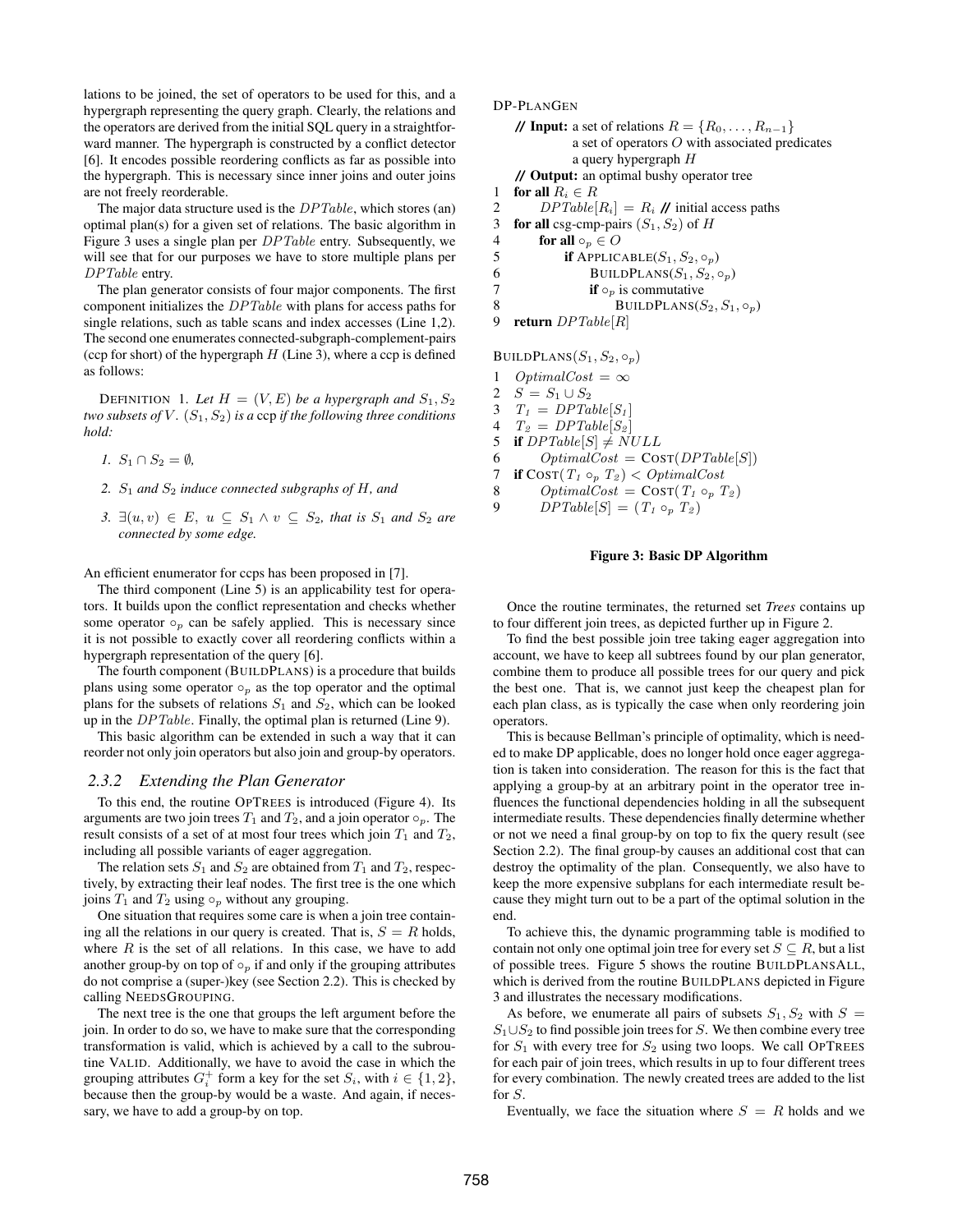OPTREES $(T_1, T_2, \circ_p)$ 1  $S_1 = \mathcal{T}(T_1)$ 2  $S_2 = \mathcal{T}(T_2)$ 3  $S = S_1 \cup S_2$ 4  $Trees = \emptyset$ 5  $NewTree = (T_1 \circ_p T_2)$ 6 if  $S = R \wedge$  NEEDSGROUPING(G, New Tree) 7  $NewTree = (\Gamma_G(NewTree))$ 8 Trees.insert(NewTree) 9  $NewTree = \Gamma_{G_1^+}(T_1) \circ_p T_2$ 10 if VALID( $NewTree$ ) ∧ NEEDSGROUPING( $G<sub>I</sub><sup>+</sup>$ ,  $NewTree$ ) 11 if  $S = R \wedge$  NEEDSGROUPING(G, New Tree) 12  $NewTree = (\Gamma_G(NewTree))$ 13 Trees.insert(NewT ree) 14  $NewTree = T_1 \circ_p \Gamma_{G_2^+}(T_2)$ 15 if VALID( $NewTree$ ) ∧ NEEDSGROUPING( $G_2^+$ ,  $NewTree$ ) 16 if  $S = R \wedge$  NEEDSGROUPING(G, New Tree) 17  $NewTree = (\Gamma_G(NewTree))$ 18 Trees.insert(NewTree) 19  $NewTree = \Gamma_{G_1^+}(T_1) \circ_p \Gamma_{G_2^+}(T_2)$ 20 if VALID(NewTree)  $\wedge$  NeedsGrouping(  $G^+_1$  , NewTree)  $\land$  NeedsGrouping $(G_2^+,NewTree)$ ) 21 if  $S = R \wedge$  NEEDSGROUPING(G, New Tree) 22  $NewTree = (\Gamma_G(NewTree))$ 23 Trees.insert(NewTree) 24 return Trees  $NEEDSGROUPING(G, T)$ 1 if  $G \to \mathcal{A}(T) \wedge$  the result of T is duplicate-free 2 return FALSE

3 else

4 return TRUE



need to build a join tree for the complete query. At this point, we call another subroutine named INSERTTOPLEVELPLAN. Inside this routine, we compare the join trees for  $S$  to find the one with minimal costs because there are no subsequent join operators that need to be taken into account. Before we can do this, we have to decide whether we need a top-level group-by by calling NEEDS-GROUPING (Figure 4). In contrast to the other relation sets, we do not have to keep a list of trees for  $R$ , but only the best tree found so far and replace it if a better one is found.

The runtime complexity of this algorithm is  $O(2^{2n-1}\text{#ccp})$  for  $n$  relations if #ccp denotes the number of ccps for the query (see Definition 1).

#### *2.3.3 Optimality Preserving Pruning*

As we have seen in the previous section, keeping all possible trees in the solution table guarantees an optimal solution but, on the other hand, causes such a big overhead that it is impractical for most queries. This leads us to the question whether we can find a way to reduce the number of DP-table entries and still preserve the optimality of the resulting solution. In other words, we are looking for an effective optimality-preserving pruning criterion.

Figure 6 shows the routine PRUNEDOMINATEDPLANS, which discards all trees that are *dominated* by any other tree found so far.

BUILDPLANSALL $(S_1, S_2, \circ_p)$ 1  $S = S_1 \cup S_2$ <br>2 **for** each  $T_1 \in$ for each  $T_1 \in DPTable[S_1]$ 3 **for** each  $T_2 \in DPTable[S_2]$ 4 **for each**  $T \in \text{OPTREES}(T_1, T_2, \circ_p)$ 5 if  $S = R$ 6 INSERTTOPLEVELPLAN $(S,T)$ 7 else 8  $DPTable[S_1 \cup S_2]$ . APPEND(T)

INSERTTOPLEVELPLAN(S, T)

- 1 if  $DPTable[S] == \emptyset \vee \text{COST}(T) < \text{COST}(DPTable[S])$
- 2  $DPTable[S] = \emptyset$
- 3  $DPTable.\text{APPEND}(T)$

#### Figure 5: BUILDPLANSALL

PRUNEDOMINATEDPLANS $(S, T)$ 

- 1 for  $T_{old} \in DPTable[S]$ 2 if  $T_{old}$  dominates  $T$ 3 return 4 if  $T$  dominates  $T_{old}$ 5 discard  $T_{old}$
- 6  $DPTable[S].APPEND(T)$

Figure 6: PRUNEDOMINATEDPLANS

The routine expects as arguments a set of relations  $S$  and a join tree T for this set. It is called from inside BUILDPLANSALL. To this end, we replace line 8 in BUILDPLANSALL by

#### PRUNEDOMINATEDPLANS $(S, T)$ .

The loop beginning in line 1 of PRUNEDOMINATEDPLANS iterates through the existing join trees for S taken from the DP-table and compares each of them with the new tree  $T$ . If there is an existing tree  $T_{old}$  which *dominates* the new tree  $T$ , then the latter is discarded. Therefore, the routine returns without adding  $T$  to the tree list for S.

If  $T$  dominates an existing tree  $T_{old}$ , we can safely delete the latter from the DP-table. In this case, we continue to loop through the existing trees because more dominated trees to discard may exist. Eventually, the loop ends and  $T$  is added to the list for  $S$ .

In the rest of this paper, we discuss several notions of dominance and evaluate them with respect to their effectiveness as a pruning criterion.

# 3. INTERESTING PLAN PROPERTIES AND THEIR DERIVATION

In this section we provide rules for computing interesting properties of query plans that we use during plan generation.

### 3.1 Interesting Properties

*Keys.* We denote by  $\kappa(e)$  the set of keys for a relation defined by an expression e. Note that a single key is a set of attributes. Therefore,  $\kappa$  is a set of sets. Note also that the keys resulting from the full and left outerjoin contain null values. We therefore assume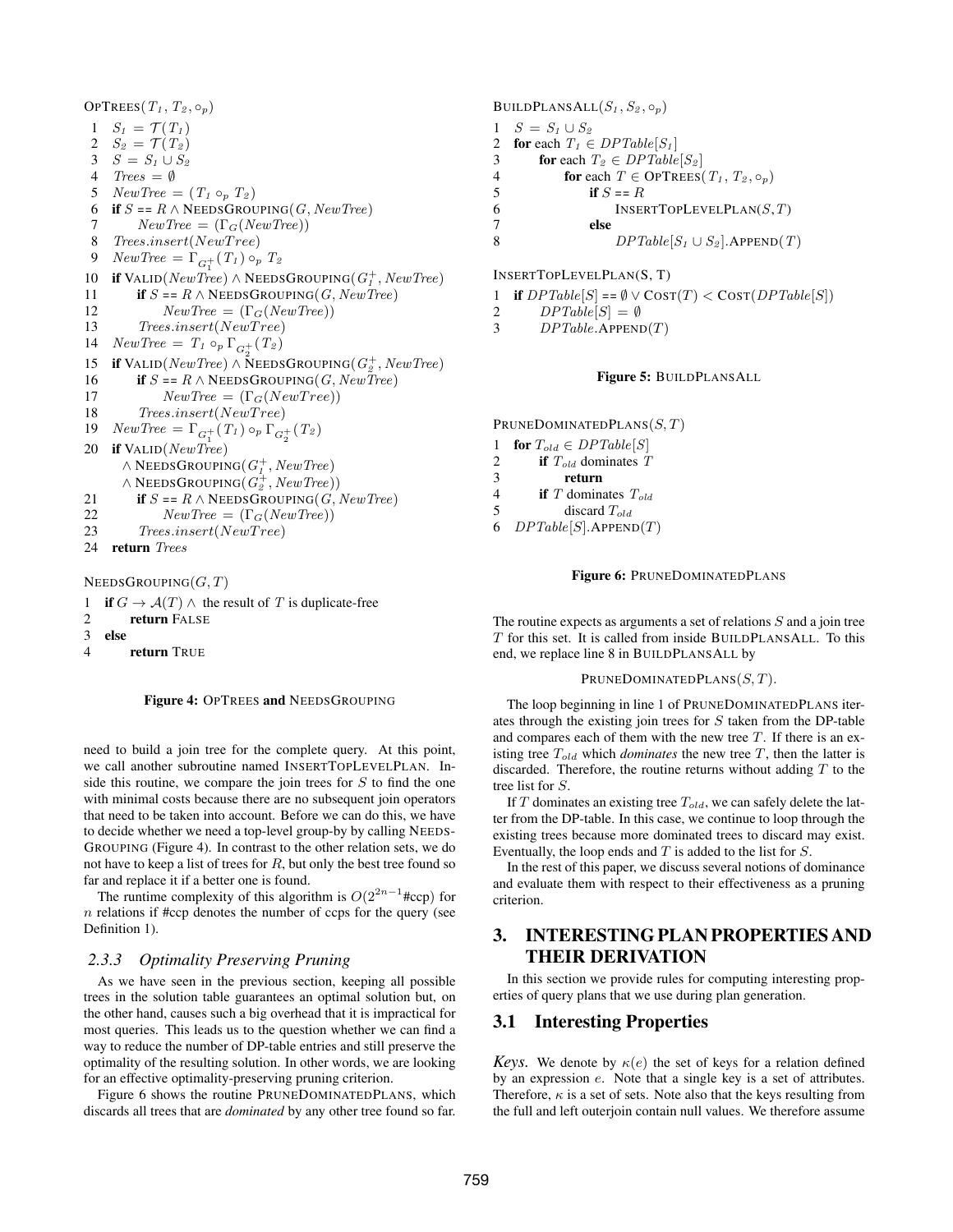that null values are treated as suggested in [9], i.e., two attributes are equal if they agree in value or they are both null. We assume that we know the keys of the base relations from the database schema.

Rules for computing the keys are taken from [4].

*Functional Dependencies.* We denote by *FD*(e) the set of functional dependencies (FDs) holding in expression e. Again, we adopt Paulley's definition of functional dependency, where two attributes with value null are treated as equal [9]. Initially, FDs for a base relation are deduced from the keys declared in the database schema. In the rest of this work, we frequently use the closure of a given set of FDs, denoted by  $FD^{+1}$ .

*Equality Constraints.* We denote by  $EC(e)$  the set of equality constraints holding in expression e. Equality constraints are captured in equivalence classes. An equivalence class is a set of attributes  $\{A_1, A_2, \ldots, A_n\}$  where the attributes  $A_1$  through  $A_n$ are known to have equal values. Note that this definition makes *EC* a set of sets. We define a set of operations for accessing and modifying a given set of equality constraints.

We denote by  $EC[A]$  the equivalence class containing attribute  $A: EC[A] = c \in EC, A \in c.$ 

We denote by  $EC \leftarrow (A = B)$  the insertion of the equality constraint  $A = B$  into *EC*, with A and B being two attributes:

$$
EC \leftarrow (A = B) \equiv EC \setminus \{EC[A], EC[B]\} \cup \{EC[A] \cup EC[B]\}.
$$

Initially, *EC* contains a singleton for each available attribute  $A_1$ to  $A_n$  across relations:  $EC = \{\{A_1\}, \{A_2\}, \dots, \{A_n\}\}.$ 

*Definite Attributes.* We denote by *NN*(e) the set of definite attributes in an expression e. Definite attributes are attributes that do not contain the value null. If  $e$  is a base relation,  $NN(e)$  contains the attributes that are declared as "not null" in the database schema.

## 3.2 Deriving Interesting Properties

We provide rules for computing the three sets bottom-up in an operator tree possibly containing all algebraic operators covered in Section 2.1.

The rules concerning *EC* and *FD* are taken from Paulley [9]. For simplicity, we make some restrictions on the join predicates we consider. We assume (possibly) conjunctive predicates with each conjunct referencing exactly two relations.

One concept useful for the computation of these abovementioned properties is *null-rejection* of a predicate p on attribute A. It is defined as follows [5]:

DEFINITION 2. *A predicate* p *rejects nulls on attribute* A *if it does not evaluate to true if* A *is null:*

$$
p[A \in null] \neq true.
$$

*NR*(p) *is the set of attributes, on which predicate* p *rejects nulls.*

#### *3.2.1 Inner Join*

Consider the join of two expressions  $e_1$  and  $e_2$  with join predicate p:  $e_1 \bowtie_p e_2$ .

*Keys.* We have to distinguish three cases [4]:

• In case  $A_1$  is a key of  $e_1$  and  $A_2$  is a key of  $e_2$ , we have

$$
\kappa(e_1 \boxtimes_{A_1 = A_2} e_2) = \kappa(e_1) \cup \kappa(e_2).
$$

That is, each key from one of the input expressions is again a key for the join result.

• In case  $A_1$  is a key, but  $A_2$  is not, we have

$$
\kappa(e_1\boxtimes_{A_1=A_2}e_2)=\kappa(e_2).
$$

The case where  $A_2$  is a key and  $A_1$  is not is handled analogously.

• Without any assumption on the  $A_i$  or the join predicate, we have

$$
\kappa(e_1 \boxtimes_q e_2) = \bigcup_{k_1 \in \kappa(e_1), k_2 \in \kappa(e_2)} k_1 \cup k_2.
$$

In other words, every pair of keys from  $e_1$  and  $e_2$  forms a key for the join result.

*Functional Dependencies.* In the join result, all FDs from the two input expressions still hold, resulting in the following equation:

$$
FD(e_1 \bowtie_p e_2) = FD^+(e_1) \cup FD^+(e_2)
$$

*Equality Constraints.* If  $p$  is an equality predicate of the form  $A_1 = A_2$ , with  $A_1$  belonging to  $e_1$  and  $A_2$  belonging to  $e_2$ , we know that after the join  $A_1$  and  $A_2$  are equal.

We capture this information by defining an equivalence class containing the two attributes. The existing equality constraints holding in the join arguments remain valid after the join, i.e., the following equation holds for an equijoin:

$$
EC(e_1 \bowtie_{A_1 = A_2} e_2) = (EC(e_1) \cup EC(e_2)) \leftarrow (A_1 = A_2).
$$

For all predicates other than equality conditions, we can state the following equation:  $EC(e_1 \bowtie_p e_2) = EC(e_1) \cup EC(e_2)$ .

*Definite Attributes.* All attributes that are known to be definite in the join arguments still have this property after the join. Additionally, all attributes that  $p$  rejects nulls on are definite after the join:  $NN(e_1 \Join_p e_2) = NN(e_1) \cup NN(e_2) \cup NR(p)$ .

### *3.2.2 Left Outerjoin*

Consider the left outerjoin of expressions  $e_1$  and  $e_2$ :  $e_1 \bowtie_p e_2$ . Since the left outerjoin can introduce null values, we have to be careful when determining the dependencies and constraints holding in its result.

*Keys.* Here, we have only two possible cases. If  $A_2$  is a key of e<sub>2</sub>, then  $\kappa(e_1 \boxtimes_{A_1 = A_2} e_2) = \kappa(e_1)$ .

Otherwise, we have to combine two arbitrary keys from  $e_1$  and  $e_2$  to form a key:

$$
\kappa(e_1 \boxtimes_q e_2) = \bigcup_{k_1 \in \kappa(e_1), k_2 \in \kappa(e_2)} k_1 \cup k_2,
$$

where  $q$  is an arbitrary predicate.

*Functional Dependencies.* All FDs holding in  $e_1$ , the preserved side of the outerjoin, continue to hold in the join result. Dependencies from  $e_2$ , the null-supplying side of the outerjoin, only continue to hold if the left-hand side of the dependency contains an attribute that  $p$  rejects nulls on or a definite attribute.

<sup>&</sup>lt;sup>1</sup>By closure we mean the set of all dependencies derivable from a given set of dependencies as the term is commonly understood.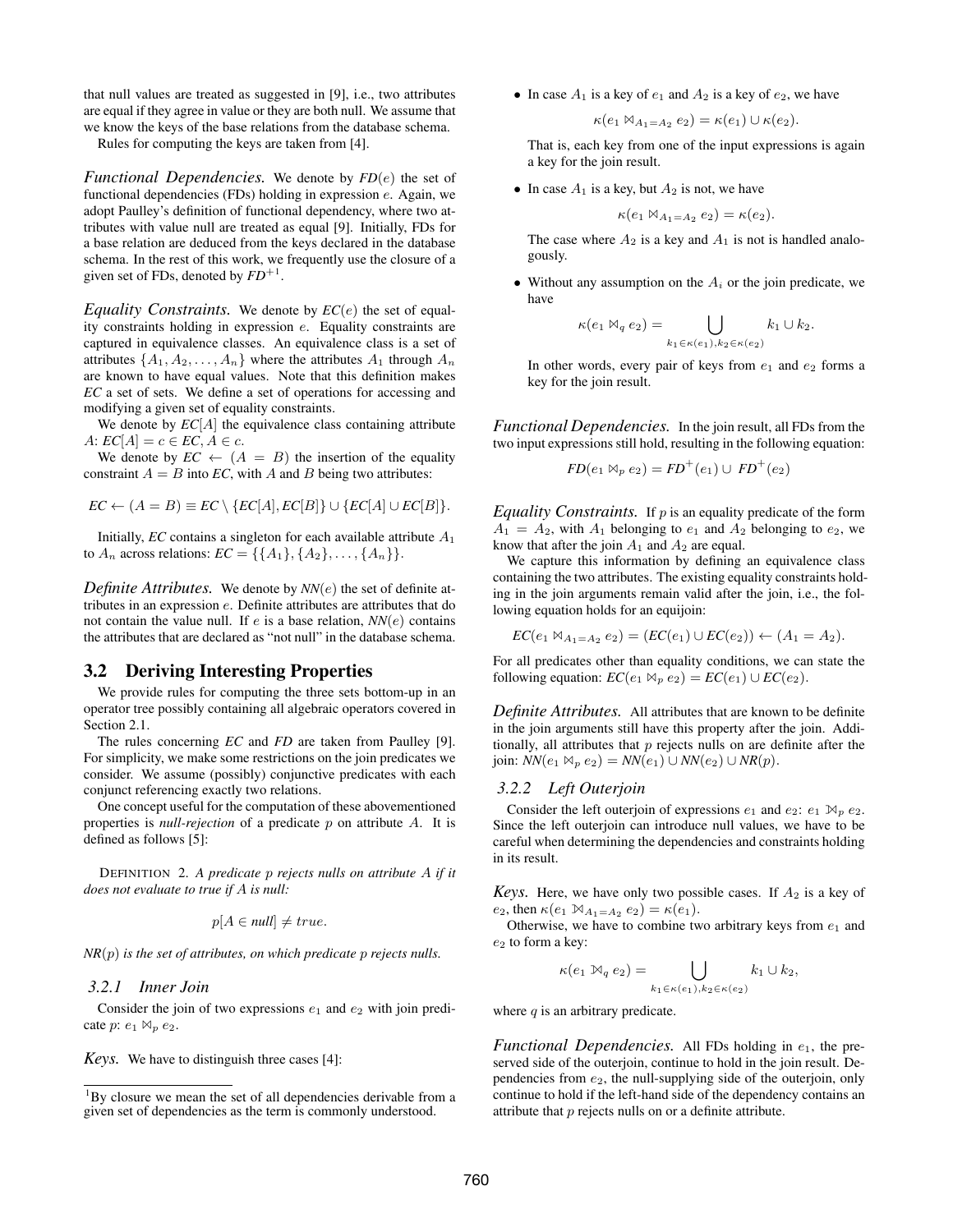This gives rise to the following equation, where  $p$  is an arbitrary predicate:

$$
FD(e_1 \bowtie_p e_2) = FD^+(e_1)
$$
  

$$
\cup \{ (\alpha \to \beta) \in FD^+(e_2) \mid (\alpha \cap (NN(e_2) \cup NR(p))) \neq \emptyset) \}.
$$

In the case of an equality predicate, we do not get a new equivalence class, as was the case for the inner join. Instead, we get a new FD with the join attribute from the preserved join argument on the left-hand side and the one from the null-supplying argument on the right-hand side. Consider the following left outerjoin of expressions  $e_1$  and  $e_2$ , where  $A_1$  belongs to  $e_1$  and  $A_2$  belongs to  $e_2$ :  $e_1 \boxtimes_{A_1 = A_2} e_2$ . In this case, the following equation holds:

$$
FD(e_1 \bowtie_{A_1=A_2} e_2) = FD^+(e_1)
$$
  

$$
\cup \{ (\alpha \rightarrow \beta) \in FD^+(e_2) \mid (\alpha \cap (NN(e_2) \cup NR(p)) \neq \emptyset) \}
$$
  

$$
\cup \{ A_1 \rightarrow A_2 \}.
$$

*Equality Constraints.* Equality constraints from both join arguments continue to hold in the join result, resulting in the following equation:  $EC(e_1 \bowtie_p e_2) = EC(e_1) \cup EC(e_2)$ .

*Definite Attributes.* Since the left outerjoin can introduce null values in all attributes from the null-supplying relation  $(e_2$  in our case), no attribute from  $e_2$  is definite in the join result. The only definite attributes remaining are the ones from  $e_1$ , the preserved relation:  $NN(e_1 \bowtie_p e_2) = NN(e_1)$ .

## *3.2.3 Full Outerjoin*

Consider the full outerjoin of expressions  $e_1$  and  $e_2$ :  $e_1 \bowtie_p e_2$ .

*Keys.* Regardless of the join predicate, we have to combine two arbitrary keys from  $e_1$  and  $e_2$  to form a key for the join expression:

$$
\kappa(e_1 \boxtimes_P e_2) = \bigcup_{k_1 \in \kappa(e_1), k_2 \in \kappa(e_2)} k_1 \cup k_2,
$$

where  $p$  is an arbitrary join predicate.

*Functional Dependencies.* Since in the full outerjoin both input relations are null-supplying, we have to apply the same rules to both join arguments that we used for the null-supplying argument of the left outerjoin. In other words, FDs from either  $e_1/e_2$  only continue to hold if the left-hand side of the dependency contains an attribute p rejects nulls on or a definite attribute.

$$
FD(e_1 \bowtie_{A_1=A_2} e_2) = \{ (\alpha \to \beta) \in FD^+(e_1) \mid
$$
  
\n
$$
(\alpha \cap NN(e_1) \neq \emptyset) \lor (p \text{ is null-rejecting in } \mathcal{F}(p) \cap \mathcal{A}(e_1)) \}
$$
  
\n
$$
\cup \{ (\alpha \to \beta) \in FD^+(e_2) \mid (\alpha \cap NN(e_2) \neq \emptyset)
$$
  
\n
$$
\lor (p \text{ is null-rejecting in } \mathcal{F}(p) \cap \mathcal{A}(e_2)) \}.
$$

Here, we denote by  $\mathcal{F}(p)$  the set of attributes occurring freely in predicate p.

*Equality Constraints.* As was the case for the left outerjoin, equality constraints from both join arguments remain valid in the result of a full outerjoin:  $EC(e_1 \boxtimes_p e_2) = EC(e_1) \cup EC(e_2)$ .

*Definite Attributes.* The full outerjoin can introduce null values in all attributes contained in the join result. This means that there are no definite attributes after the join:  $NN(e_1 \bowtie_p e_2) = \emptyset$ .

## *3.2.4 Left Semijoin/Left Antijoin/Left Groupjoin*

Consider a left semijoin ( $e_1 \ltimes_p e_2$ ), left antijoin ( $e_1 \ltimes_p e_2$ ) or left groupjoin  $(e_1 \bowtie_p e_2)$  of expression  $e_1$  and  $e_2$ .

*Keys.* Since the attributes from the right input are no longer available in the join result and the result is duplicate-free by definition, we always have  $\kappa(e_1 \circ e_2) = \kappa(e_1)$ , for  $\circ \in \{ \mathbb{X}, \mathbb{Y}, \mathbb{W}_{G;A:F} \}.$ 

*Functional Dependencies.* Each of the abovementioned operators produces a relation containing only attributes from  $e_1$ . Therefore, all FDs referencing attributes from  $e_2$  are no longer valid after the join. The ones from  $e_1$  continue to hold. We can therefore state the following equations:  $FD(e_1 \circ_p e_2) = FD^+(e_1)$ , for  $\circ \in \{\times, \mathcal{F}\}.$ In the left groupjoin, the attributes in  $G$  determine the ones in  $A$ :  $FD(e_1 \bowtie_{p;G;A:F} e_2) = FD^+(e_1) \cup \{G \rightarrow A\}.$ 

*Equality Constraints.* Equality constraints holding in the left input  $(e_1$  in our example) continue to hold in the join result. Since no attributes from the right input are contained in the join result, the equivalence classes from that input are no longer valid after the

join:  $EC(e_1 \circ_p e_2) = EC(e_1)$ , for  $\circ \in \{\times, \triangleright, \infty\}$ .

*Definite Attributes.* None of the abovementioned join operators introduces null values. Therefore, the definite attributes of the join result are the ones from  $e_1$ : *NN*( $e_1 \circ_p e_2$ ) = *NN*( $e_1$ ), for  $\circ \in \{\times, \triangleright\}.$ 

In the left groupjoin, an attribute  $a \in A$  is definite if the aggregation function it results from does not return null. This depends on whether or not the argument of the aggregation function is definite and on the characteristics of the aggregation function. For example, *count(\*)* never returns null, whereas *min* returns null if all input values are null. If the former is the case for all  $f \in F$ , we can state the following equation:  $NN(e_1 \bowtie_{p;G;A:F} e_2) = NN(e_1) \cup A$ .

#### *3.2.5 Group-By*

The result of a group-by applied to some expression  $e$  consists of the attribute set A containing the aggregation results and those attributes from e that are contained in the grouping attributes G.

*Keys.* Consider a group-by applied to expression  $e: \Gamma_{G:A:F}(e)$ . The grouping attributes  $G$  can be a superkey of the group-by's argument e. In this case all keys contained in G remain keys after applying the group-by:  $\kappa(\Gamma_{G;A:F}(e)) = \{k \in \kappa(e) | k \subset G\}.$ 

Otherwise, the key of the resulting relation consists of the grouping attributes  $G: \kappa(\Gamma_{G;A:F}(e)) = G.$ 

*Functional Dependencies.* In the result of the group-by, all FDs referring only to the grouping attributes or a subset thereof remain valid. That is, we keep those dependencies where both sides are contained in the grouping attributes. Additionally, the grouping attributes functionally determine the aggregation attributes:

$$
FD(\Gamma_{G;A:F}(e)) = \{ f : \alpha \to \beta \mid f \in FD^+(e) \land \alpha, \beta \subseteq G \}
$$
  

$$
\cup \{ G \to A \}.
$$

*Equality Constraints.* Equality constraints referring only to the grouping attributes or a subset thereof still hold in the result of a group-by.  $EC(\Gamma_G(e)) = \{c \cap G \mid c \in EC(e), c \cap G \neq \emptyset\}$ 

*Definite Attributes.* A group-by does not introduce new null values. The aggregation results in attribute set  $A$  may be definite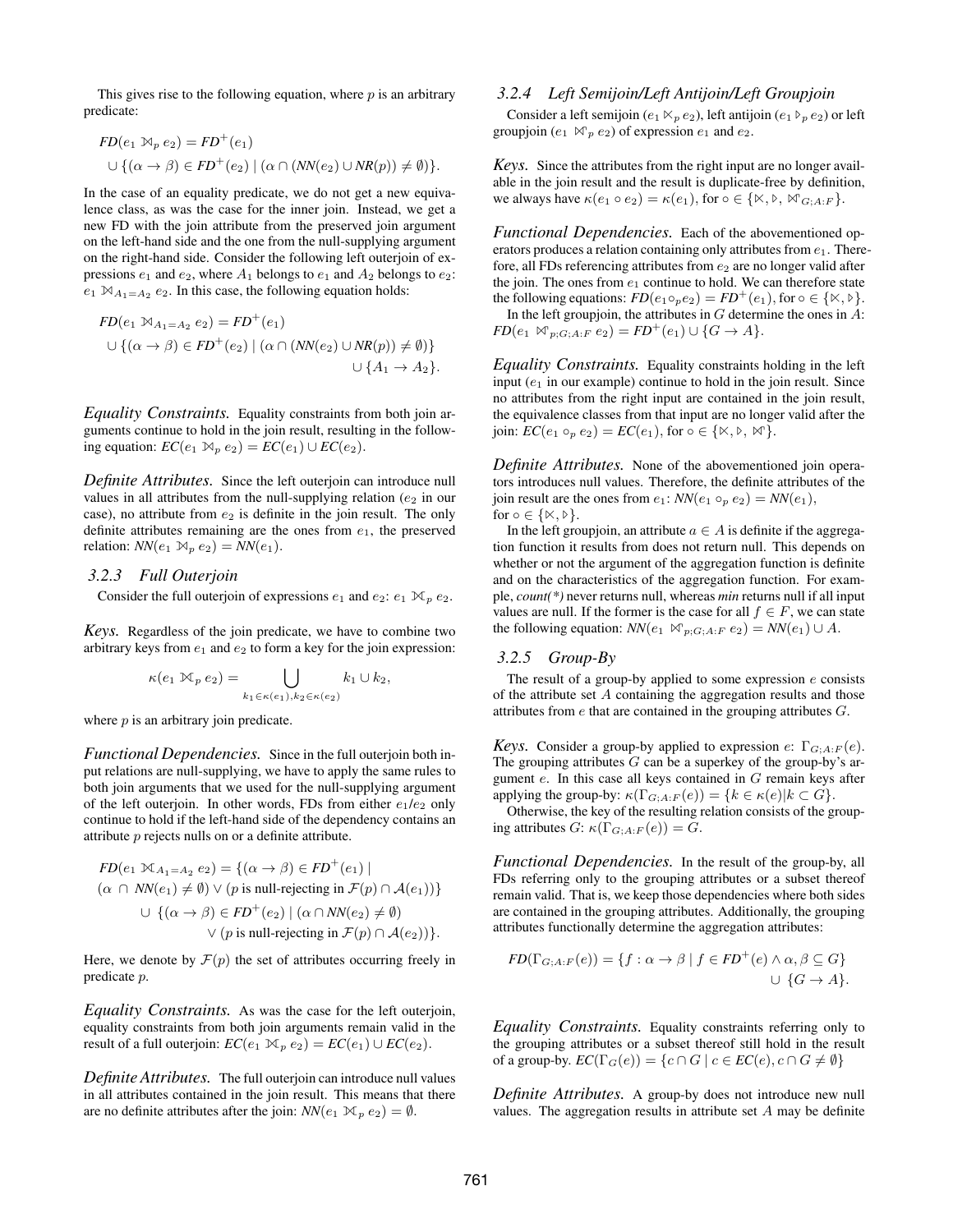ATTRIBUTECLOSURE $(FD, EC, \alpha)$ 

```
1 result = \alpha2 repeat
 3 hasChanged = FALSE4 for all e \in EC5 if (e \cap result) \neq \emptyset6 result = result \cup e7 for all FDs \beta \rightarrow \gamma in FD
 8 if \beta \subset \text{result}9 result = result \cup \gamma10 hasChanged = TRUE11 until has Changed = FALSE
12 return result
```
Figure 7: ATTRIBUTECLOSURE

under the same conditions as for the groupjoin. In this case, the following holds:  $NN(\Gamma_{G;A:F}(e)) = (NN(e) \cap G) \cup A$ .

## 3.3 Computing the Attribute Closure

During plan generation, we are interested in the *attribute closure* of a set of attributes  $\alpha$ , denoted by  $AC(\alpha)$ .

Since in the case of equijoins we do not store any FDs between the join attributes, but instead put them in an equivalence class, we have to make use of the equivalence classes to compute the attribute closure. For each FD  $\alpha \to \beta$ , we add all attributes  $\beta'$  to  $\beta$  that are in the same equivalence class as some attribute  $B \in \beta$ . Next, we have to go through the existing FDs and see if there is a dependency  $\beta' \to \gamma$  which gives the transitive dependency  $\alpha \to \gamma$ . In this case, we add  $\gamma$  to the right-hand side of our original dependency and repeat the whole process until there are no more changes.

The pseudocode for ATTRIBUTECLOSURE is given in Figure 7. As arguments, the procedure expects the set of functional dependencies *FD*, the set of equivalence classes *EC* and the attribute set  $\alpha$  for which the attribute closure is to be computed.

#### 3.4 Implementation in a Plan Generator

Computing and storing the aforementioned plan properties during plan generation causes some overhead, which can be mitigated by carefully choosing the data structures and algorithms used to represent and compute them. In our implementation, we use bitvectors for all attribute sets, such as *NN* and equivalence classes in *EC*, making frequently needed set operations, such as inclusion tests, very fast. *EC* itself can be stored in a union-find data structure [2]. It is optimized for a fast lookup of equivalence classes with a single array access. This way, inserting new equivalence classes becomes more expensive, but we only need to compute equality constraints once for every plan class, whereas the lookup needs to be done much more often, namely whenever two plans are compared.

We also store in each plan the attribute closure for each attribute occuring on the left-hand side of some dependency. This way, we only need to update the closure when it changes instead of computing it from scratch, which can be done with a single iteration of the algorithm in Figure 7.

# 4. PRUNING WITH FUNCTIONAL DEPEN-DENCIES

The correctness proofs for all pruning criteria discussed in this paper can be found in [3]. First, we define f-dominance [4]:

DEFINITION 3. A join tree  $T_1$  *f*-dominates another join tree  $T_2$ *for the same set of relations if all of the following conditions hold:*

- *1.*  $Cost(T_1) \le Cost(T_2)$
- 2.  $|T_1| \leq |T_2|$
- *3.*  $FD^{+}(T_1) \supset FD^{+}(T_2)$ .

It is important to note that the compared trees are not necessarily equivalent due to the contained group-by operaions. As discussed in Section 2, a group-by on top of the final join may be necessary to compensate this.

In order to avoid the overhead associated with computing  $FD^+$ , which is used to define f-dominance, the plan generator described in [4] applies the following pruning criterion, which we call *kdominance* because it is based on keys:

DEFINITION 4. *A join tree*  $T_1$  *k*-dominates another join tree  $T_2$ *for the same set of relations if all of the following conditions hold:*

- *1.*  $Cost(T_1) \le Cost(T_2)$ 2.  $|T_1| \leq |T_2|$
- *3.*  $κ(T_1) \supseteq κ(T_2)$ .

With the following example, we show that there are cases where one tree f-dominates but does not k-dominate another tree. In such cases it can be beneficial to use FDs instead of keys to better exploit the pruning potential.

Figure 8 shows two operator trees for the same query on relations  $R_0, \ldots, R_3$ . We assume that each relation  $R_i$  has two attributes: one key attribute  $K_i$  and one non-key attribute  $NK_i$ , with  $i \in (0, \ldots, 3)$ . In addition to the operators, the trees shown in Figure 8 contain special nodes displaying the keys valid at the respective point in the tree according to the key computation rules from Section 3. We assign numbers to the operators to make them easier to identify.



Figure 8: Two Operator Trees with Keys

Assume that during plan generation we compare the subtrees for the relation set  $\{R_0, R_1, R_2\}$  marked red in the figure to decide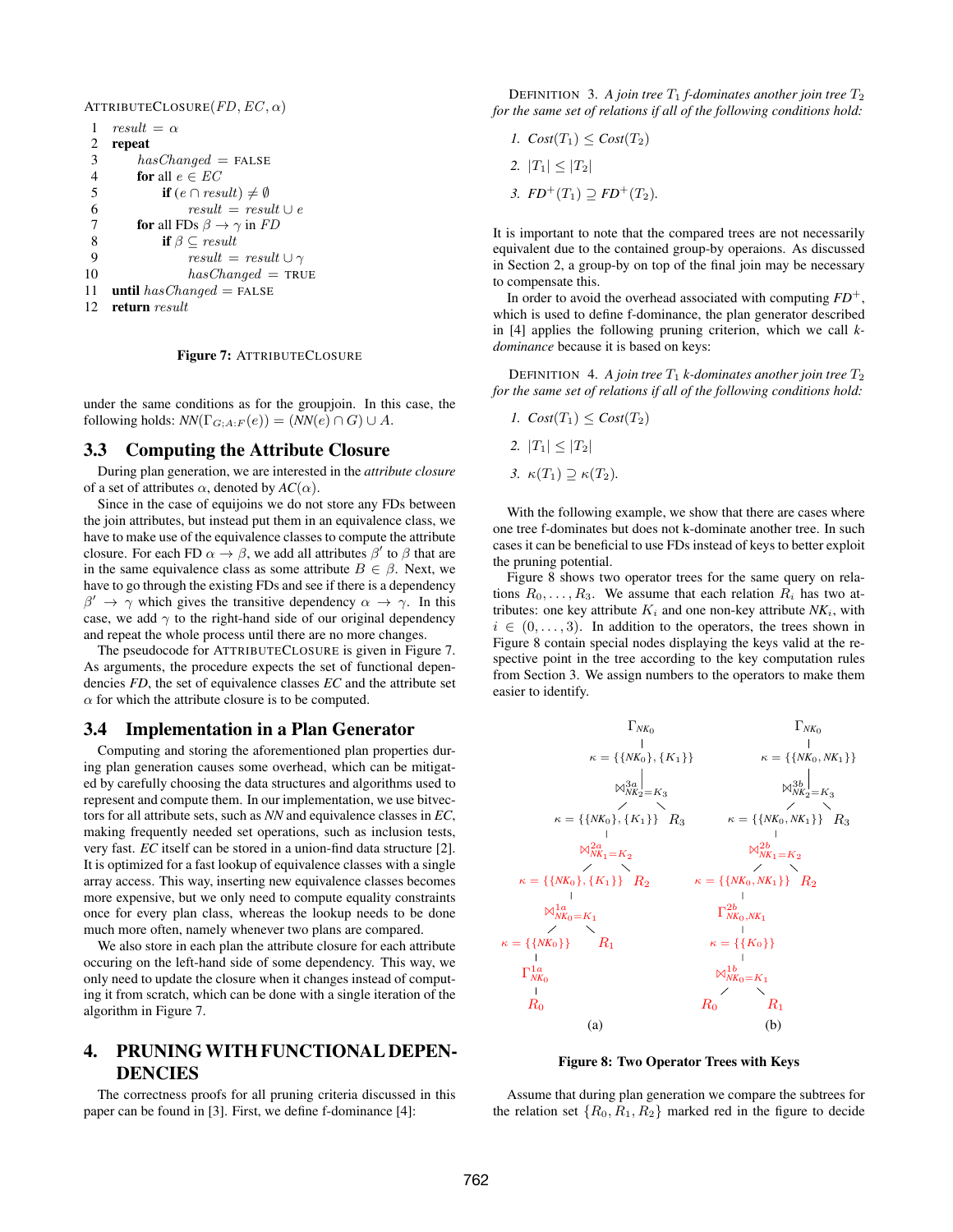if one of them can be discarded. To this end, we have to check if one of the trees dominates the other according to our definition of k-dominance (Def. 4). Assume further that the tree on the right has lower cost than the one on the left and equal cardinality. Therefore, the only criterion for k-dominance remaining to be checked is the third one, i.e, we have to check if  $\kappa(\mathbb{N}^{2a}) \subseteq \kappa(\mathbb{N}^{2b})$  holds.

Here and in the following examples we write  $\kappa(\circ)/FD^{+}(\circ)$  instead of  $\kappa(T)/FD^{+}(T)$ , respectively, where  $\circ$  is the operator at the root of T.

Obviously, this criterion is not met, and we decide to keep the more expensive subtree. We will now use f-dominance as the pruning criterion.

Table 1 shows the FDs and equivalence classes for each intermediate result of the join trees depicted in Figure 8. For each operator, the table gives the set of non-empty attribute closures  $AC^+$  holding in the operator's result, computed according to the algorithm described in Section 3.

We use  $AC^+$  instead of  $FD^+$ , since the former is much smaller and provides all the information needed for our purposes.

For base relations, the only dependencies we have are given by the key constraints from the relations' schemas. Once the group-by on top of  $R_0$  is applied in Figure 8(a), we lose the key constraint of  $R_0$  because the key is not part of the grouping attributes. Instead, we get a new dependency from the grouping attribute *NK*<sup>0</sup> to all other attributes in the result, namely the grouping attributes and the attributes containing the aggregation results. We omit the latter because they are of no importance for our observations.

The evaluation of the first join predicate results in an equivalence class containing the join attributes  $NK_0$  and  $K_1$ . Since the two attributes are equivalent, we can replace one by the other in all our FDs. We denote this by replacing all occurrences of an attribute by its equivalence class. This way, the FD  $\{\{NK_0, K_1\}\}\rightarrow$  $\{\{NK_0, K_1\}, NK_1\}$  subsumes the following dependencies:

$$
{\begin{array}{ccc} {N K_0} & \to & {N K_0, K_1, N K_1}, \\ {K_1} & \to & {N K_0, K_1, N K_1}. \end{array}}
$$

Applying the closure computation algorithm from Section 3 and replacing attributes by their equivalence classes yields the dependencies and equivalence classes shown in the table.

We can now return to our original problem: can we discard the more expensive tree from Figure 8(a) in favor of the one in Figure 8(b) by considering the FDs holding in both trees instead of the keys? That is, we need to check if the following relationship holds:

$$
FD^{+}(\mathbb{N}^{2a}) \subseteq FD^{+}(\mathbb{N}^{2b}).\tag{8}
$$

Instead of computing the closure for both trees, we can go through all FDs in  $AC^+(\overline{\mathbb{R}}^{2a})$  and check if they hold in the right tree as well. This is where the equivalence classes come in handy. Consider the following dependency from the left join tree:

$$
\{\{NK_0, K_1\}\} \rightarrow \{\{NK_0, K_1\}, \{NK_1, K_2\}, NK_2\}
$$

We do not have to find an exact match for this dependency in the right tree, but instead we have to find one where at least one member of each equivalence class contained in the one dependency occurs on the same side of the other dependency. The following dependency from the right side of the table meets these requirements:

$$
\{NK_0\} \to \{NK_0, \{NK_1, K_2\}, NK_2\}.
$$

In our example, we find a match for every dependency from the left side of the table leading us to the conclusion that Eq. 8 holds. We can therefore safely discard the more expensive tree.

Taking a closer look at Table 1, we also see that  $\kappa(\mathbb{N}^{2b}) =$  $\{N(K_0)\}\$ , since all attributes present in the tree are determined by  $NK<sub>0</sub>$ . The key resulting from the key computation shown in Figure 8 is therefore not minimal, i.e., it is a superkey only.

This example represents the situation where using f-dominance does allow the elimination of a subtree, while k-dominance does not. However, there are also cases where this does not hold, especially in the presence of non-inner joins. We present an example in Figure 9.



Figure 9: Two Operator Trees with Keys

We assume the same relation schemas as in the previous example, and we are again interested in discarding the tree in Figure 9(a) because it is more expensive with equal cardinality as the one in Figure 9(b). Comparing the key sets of  $\bowtie^{2a}$  and  $\bowtie^{2b}$ , we see that they are equal, i.e., the tree on the left-hand side can be discarded according to Definition 4.

On the other hand, the requirements for f-dominance are not fulfilled, as can be seen in Table 2, which contains the FDs and equality constraints up to  $\mathbb{N}^2$ , the root of the two subtrees we are comparing.

The dependency  $\{\{K_0, NK_1\}\}\rightarrow \{NK_3\}$ , which is contained in  $AC^+(\mathbb{N}^{2a})$ , is not contained in  $AC^+(\mathbb{N}^{2b})$ . This is because attribute  $NK_3$  is not available in the latter, since it is removed by  $\Gamma^3$ . To see that this is caused by the left outerjoin  $\mathbb{N}^1$ , we replace it by an inner join.

This results in an equivalence class  $\{NK_1, NK_3\}$ , which is later extended to  ${K_0, NK_1, NK_3}$ , turning the problematic dependency from above into  $\{\{K_0, NK_1, NK_3\}\}$   $\rightarrow$   $\{\{K_0, NK_1, NK_3\}\}.$ Since we only need to find one attribute from each equivalence class on the correct side of another dependency, the dependency  $\{\{K_0, NK_1\}\}\rightarrow \{\{K_0, NK_1\}\}\$  holding in  $\mathbb{A}^{2b}$  satisfies the conditions for f-dominance.

## 5. PRUNING WITH RESTRICTED KEYS

Using f-dominance instead of k-dominance is often beneficial in terms of better pruning possibilities. But computing and comparing the needed properties is more expensive. In this section, we propose a third pruning approach that makes use of the keys and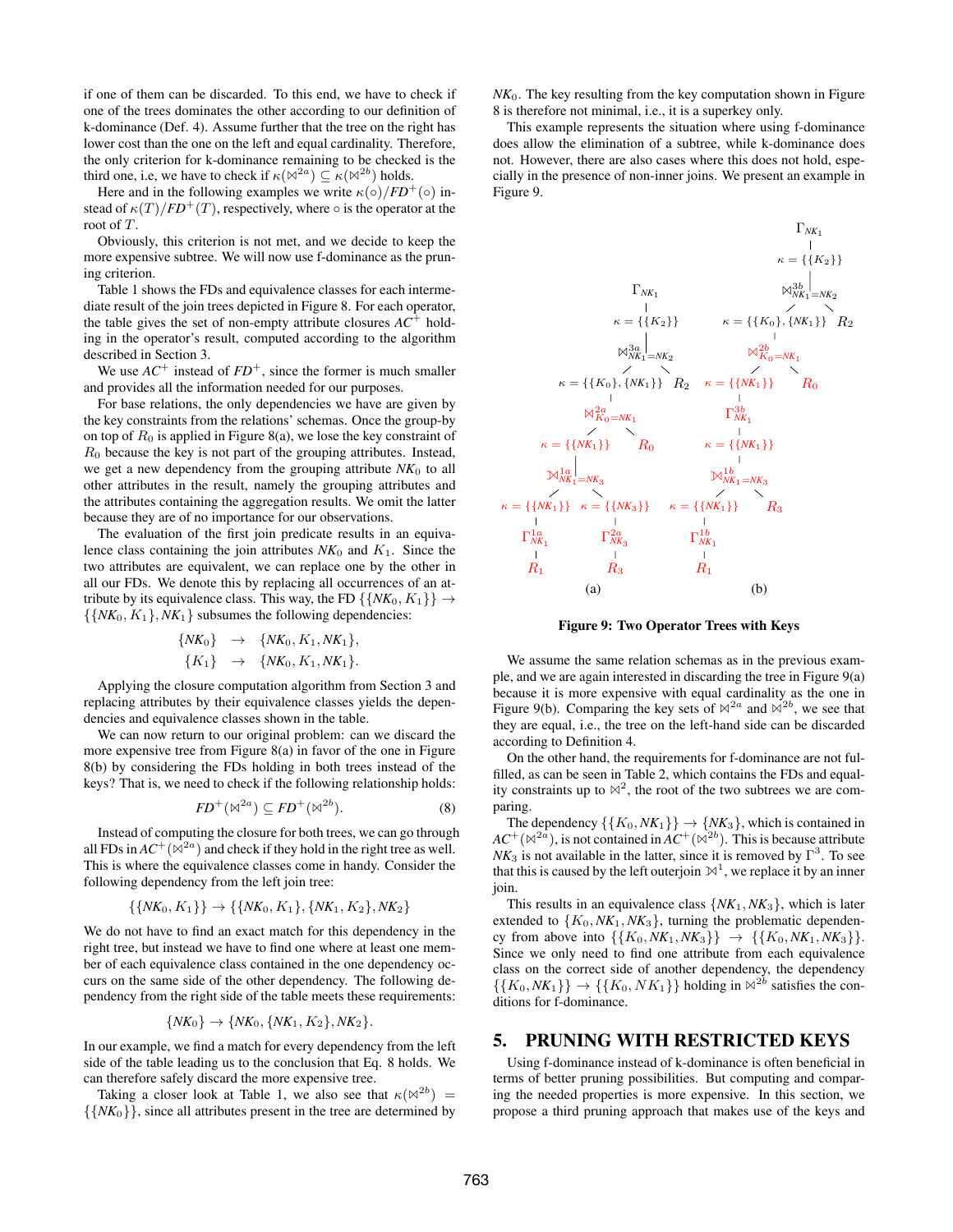|                | Table 1: 1 anchonal Dependencies for 1 igure 0                                                                                                                                                                          |                                                       |                                                                                                                                                                                                                                                                                     |                                    |  |  |  |  |  |
|----------------|-------------------------------------------------------------------------------------------------------------------------------------------------------------------------------------------------------------------------|-------------------------------------------------------|-------------------------------------------------------------------------------------------------------------------------------------------------------------------------------------------------------------------------------------------------------------------------------------|------------------------------------|--|--|--|--|--|
|                | Figure $8(a)$                                                                                                                                                                                                           | Figure $8(b)$                                         |                                                                                                                                                                                                                                                                                     |                                    |  |  |  |  |  |
|                | $AC^+$                                                                                                                                                                                                                  | EC                                                    | $AC^+$                                                                                                                                                                                                                                                                              | EC                                 |  |  |  |  |  |
| $R_0$          | $\{K_0\} \to \{K_0, NK_0\}$                                                                                                                                                                                             | Ø                                                     | $\{K_0\} \to \{K_0, NK_0\}$                                                                                                                                                                                                                                                         | Ø                                  |  |  |  |  |  |
| $R_1$          | $\{K_1\} \to \{K_1, NK_1\}$                                                                                                                                                                                             | Ø                                                     | $\{K_1\} \to \{K_1, NK_1\}$                                                                                                                                                                                                                                                         | Ø                                  |  |  |  |  |  |
| $R_2$          | ${K_2} \rightarrow {K_2, NK_2}$                                                                                                                                                                                         | Ø                                                     | ${K_2} \rightarrow {K_2, NK_2}$                                                                                                                                                                                                                                                     | Ø                                  |  |  |  |  |  |
| $R_3$          | ${K_3} \rightarrow {K_3, NK_3}$                                                                                                                                                                                         | Ø                                                     | ${K_3} \rightarrow {K_3, NK_3}$                                                                                                                                                                                                                                                     | Ø                                  |  |  |  |  |  |
| $\Gamma^1$     | $\{NK_0\} \rightarrow \{NK_0\}$                                                                                                                                                                                         | Ø                                                     |                                                                                                                                                                                                                                                                                     | Ø                                  |  |  |  |  |  |
| $\boxtimes^1$  | $\{\{NK_0, K_1\}\}\rightarrow \{\{NK_0, K_1\}, NK_1\}$                                                                                                                                                                  | $\{NK_0, K_1\}$                                       | $\{\{NK_0, K_1\}\}\rightarrow \{\{NK_0, K_1\}, NK_1\}$                                                                                                                                                                                                                              | $\{NK_0, K_1\}$                    |  |  |  |  |  |
| $\Gamma^2$     |                                                                                                                                                                                                                         | $\{NK_0, K_1\}$                                       | $\{NK_0, NK_1\} \rightarrow \{NK_0, NK_1\}$<br>$\{NK_0\} \rightarrow \{NK_0, NK_1\}$                                                                                                                                                                                                | Ø                                  |  |  |  |  |  |
| $\mathbb{N}^2$ | $\{\{NK_0, K_1\}\}\rightarrow \{\{NK_0, K_1\}, \{NK_1, K_2\}, NK_2\}$<br>$\{\{NK_1, K_2\}\}\rightarrow \{\{NK_1, K_2\}, NK_2\}$                                                                                         | $\{NK_0, K_1\}$<br>$\{NK_1, K_2\}$                    | $\{NK_0\} \rightarrow \{NK_0, \{NK_1, K_2\}, NK_2\}$<br>$\{NK_0, NK_1\} \rightarrow \{NK_0, \{NK_1, K_2\}, NK_2\}$<br>$\{\{NK_1, K_2\}\}\rightarrow \{\{Nk_1, K_2\}, NK_2\}$                                                                                                        | $\{NK_1, K_2\}$                    |  |  |  |  |  |
| $\mathbb{M}^3$ | $\{\{NK_0, K_1\}\}\rightarrow \{\{NK_0, K_1\}, \{NK_1, K_2\}, \{NK_2, K_3\}, NK_3\}$<br>$\{\{K_2, NK_1\}\}\rightarrow \{\{NK_1, K_2\}, \{NK_2, K_3\}, NK_3\}$<br>$\{\{K_3, NK_2\}\}\rightarrow \{\{NK_2, K_3\}, NK_3\}$ | $\{NK_0, K_1\}$<br>$\{NK_1, K_2\}$<br>$\{NK_2, K_3\}$ | $\{NK_0\} \rightarrow \{NK_0, \{NK_1, K_2\}, \{NK_2, K_3\}, NK_3\}$<br>$\{NK_0, NK_1\} \rightarrow \{NK_0, \{NK_1, K_2\}, \{NK_2, K_3\}, NK_3\}$<br>$\{\{NK_1, K_2\}\}\rightarrow \{\{NK_1, K_2\}, \{NK_2, K_3\}, NK_3\}$<br>$\{\{NK_2, K_3\}\}\rightarrow \{\{NK_2, K_3\}, NK_3\}$ | $\{NK_1, K_2\}$<br>$\{NK_2, K_3\}$ |  |  |  |  |  |

Table 1: Functional Dependencies for Figure 8

|                | Figure $9(a)$                                                                                     |                 | Figure 9(b)                                                          |               |
|----------------|---------------------------------------------------------------------------------------------------|-----------------|----------------------------------------------------------------------|---------------|
|                | $AC^+$                                                                                            | EC              | $AC^+$                                                               | ЕC            |
| $R_0$          | $\{K_0\} \to \{K_0, NK_0\}$                                                                       | Ø               | $\{K_0\} \to \{K_0, NK_0\}$                                          | Ø             |
| $R_1$          | $\{K_1\} \to \{K_1, NK_1\}$                                                                       | Ø               | ${K_1} \rightarrow {K_1, NK_1}$                                      | Ø             |
| $R_3$          | ${K_3} \rightarrow {K_3, NK_3}$                                                                   | Ø               | ${K_3} \rightarrow {K_3, NK_3}$                                      | Ø             |
| $\Gamma^1$     | $\{NK_1\} \rightarrow \{NK_1\}$                                                                   | Ø               | $\{NK_1\} \rightarrow \{NK_1\}$                                      | Ø             |
| $\Gamma^2$     | $\{NK_3\} \rightarrow \{NK_3\}$                                                                   | Ø               | $\overline{a}$                                                       | Ø             |
| $\mathbb{N}^1$ | ${NK_1} \rightarrow {NK_1, NK_3}$<br>${NK_3} \rightarrow {NK_3}$                                  | $\emptyset$     | ${NK_1} \rightarrow {NK_1, NK_3}$<br>${K_3} \rightarrow {K_3, NK_3}$ | Ø             |
| $\Gamma^3$     |                                                                                                   | Ø               | $\{NK_1\} \rightarrow \{NK_1\}$                                      | Ø             |
| $\bowtie^2$    | $\{\{K_0, NK_1\}\}\rightarrow \{\{K_0, NK_1\}, NK_0, NK_3\}$<br>{ $NK_3$ } $\rightarrow \{NK_3\}$ | $\{K_0, NK_1\}$ | $\{\{K_0, NK_1\}\}\rightarrow \{\{K_0, NK_1\}, NK_0\}$               | ${K_0, NK_1}$ |

at the same time allows effective pruning. Again, we provide an example consisting of two alternative join trees for the same query. They are shown in Figure 10.



Figure 10: Two Operator Trees with Keys

As before, we are comparing the subtrees marked red, and we are interested in discarding the subtree in Figure 10(a), assuming that it is more expensive than its counterpart on the right side and both have equal cardinality. Using the key set as the pruning criterion, we notice that the tree on the left has a set containing three keys, whereas the one on the right only has two keys. Therefore, we decide to keep both trees since the third criterion for k-dominance is not met.

Going one level higher in the tree, we see that there is in fact no reason to keep the more expensive tree. In both trees, the final group-by on  $K_2$  has no effect because  $K_2$  is a key of the tree rooted at  $\bowtie$ <sup>3</sup>. Since the left tree contains a subtree that is more expensive than that contained in the tree on the right, the complete plan on the left can only be cheaper than the one on the right if it can omit the final grouping while the right plan cannot. This is not the case and, therefore, we could have removed the red subtree on the left, but k-dominance does not allow this.

We claim that the attribute set  ${K_0}$  contained in  $\kappa(\mathbb{N}^{2a})$  but not in  $\kappa(\mathbb{M}^{2b})$ , which inhibits the pruning, can be ignored since it is not referenced in any predicate further up in the tree. Therefore, it does not influence the key constraints that hold in the following intermediate results which in turn determine the necessity of the final group-by. The same argument implies that we can also ignore  $\{NK_1\}$ . Applying this to both  $\kappa(\mathbb{M}^{2a})$  and  $\kappa(\mathbb{M}^{2b})$ , we see that the only remaining key in both sets is  $\{K_2\}$ . The sets are therefore equal and the third criterion for k-dominance is fulfilled, meaning that we can discard the more expensive subtree.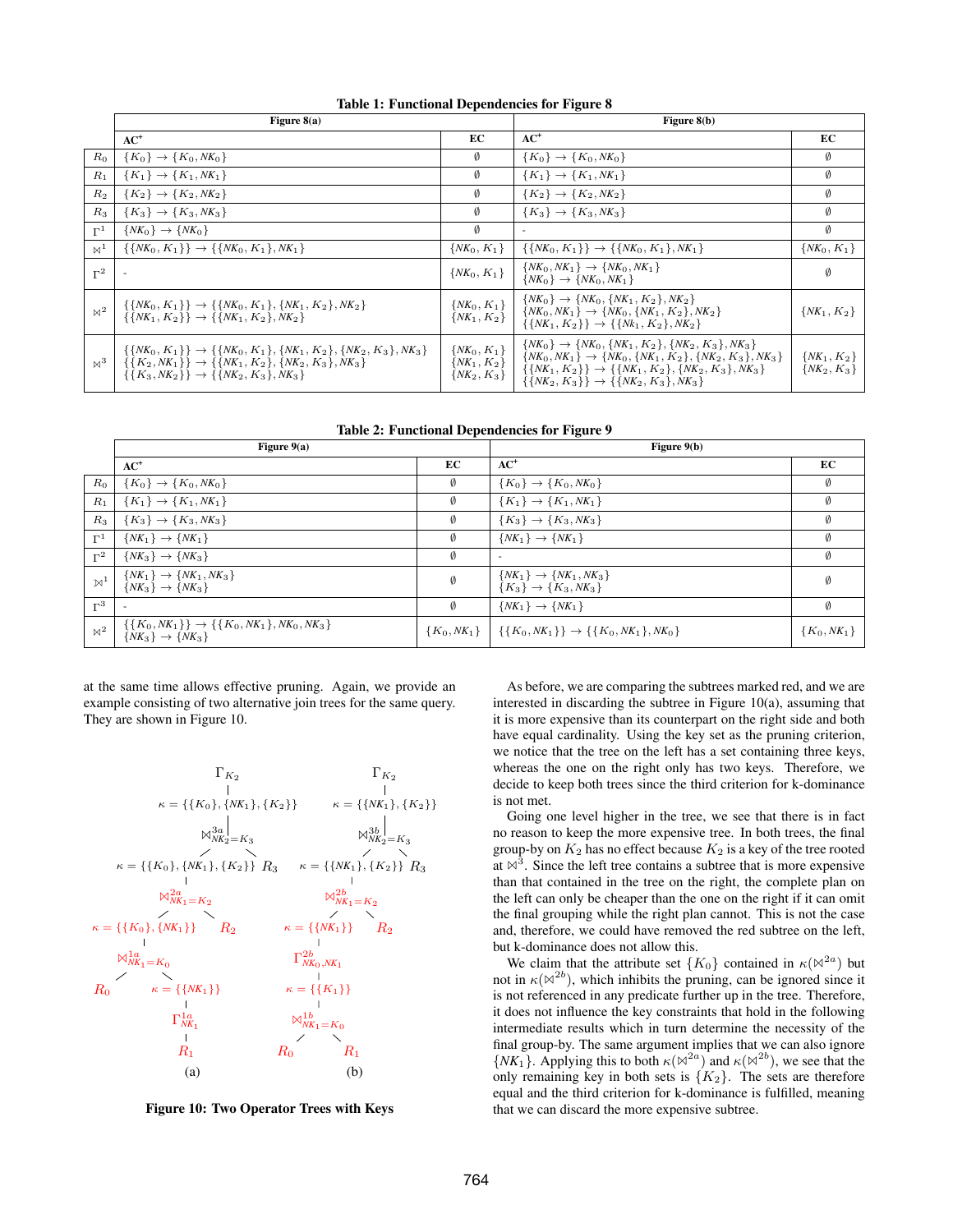This leads to a third notion of dominance. Before we define it, we define the *restricted key set*  $\kappa^-$  as follows:

$$
\kappa^-(T) = \{k | k \in \kappa(T) \land k \subseteq G^+(T)\}.
$$

We can now define *rk-dominance*:

DEFINITION 5. A join tree  $T_1$  *rk-dominates another join tree* T<sup>2</sup> *for the same set of relations if all of the following conditions hold:*

\n- $$
Cost(T_1) \leq Cost(T_2)
$$
\n- $|T_1| \leq |T_2|$
\n- $K^-(T_1) \supseteq K^-(T_2)$
\n

## 6. PRUNING WITH RESTRICTED FDS

So far we have observed that in general we can prune more subplans with FDs than with keys and even more with restricted keys. Using a *restricted* set of FDs promises to further increase the pruning capabilities of our plan generator.

Again, we start by giving an example consisting of two operator trees as shown in Figure 11, where we assume that the red subtree in Figure 11(a) is more expensive than the one in Figure 11(b).



#### Figure 11: Two Operator Trees with Keys

Table 3 contains the FDs and equality constraints holding in each intermediate result up to the root nodes of the two subtrees. From the information in the table and the key sets given in the figure, we conclude that none of the different notions of dominance we have considered so far suffice to discard the left tree in this case, because their requirements are not fulfilled.

The third requirement for f-dominance is violated because the dependency  $\{\{NK_0, NK_2\}\} \rightarrow \{NK_3\}$  is contained in  $AC^+(\mathbb{N}^{2a})$ , but not in  $AC^+(\mathbb{A}^{1b})$ .

The attribute  $NK_3$  is not referenced in any of the join predicates above the root nodes of the two subtrees. It is also not part of the grouping attributes at the top-most grouping operator. Removing it from the right-hand side of the dependency in question allows us to discard the subtree from Figure 11(a). In analogy to the restricted key set  $\kappa^-$ , we define the restricted set of FDs  $\overline{FD}^-$  as

$$
FD^{-}(T) = \{ f : \alpha \to \beta \mid f \in FD^{+}(T) \land \alpha \subseteq G^{+}(T) \}.
$$

This leads to the definition of *rf-dominance*:

DEFINITION 6. A join tree  $T_1$  *rf-dominates another join tree* T<sup>2</sup> *for the same set of relations if all of the following conditions hold:*

*1.*  $Cost(T_1) \le Cost(T_2)$ 

$$
2. |T_1| \leq |T_2|
$$

*3.*  $FD^{-}(T_1)$  ⊃  $FD^{-}(T_2)$ .

## 7. PRUNING WITH KEYS AND FDS

Our observations from the previous sections suggest that we can benefit from using (r)f-dominance as the pruning criterion instead of (r)k-dominance, since it allows to prune more subplans. On the other hand, there is also a cost associated with this approach which lies in the higher complexity of computing and comparing the (restricted) closure instead of the (restricted) key set.

This is why we propose a combination of rk-dominance and rfdominance which maximizes the pruning capabilities of the plan generator and at the same time minimizes the overhead associated with evaluating the pruning criterion.

The idea is to always test rk-dominance first and only compute and compare the restricted closures of both plans if this test fails. Since in many cases rk-dominance is sufficient to discard a suboptimal plan, we only need to compute the closure for a fraction of all considered plans.

We use the term *rkrf-dominance* when referring to this combined approach, even though it does not define a new form of dominance.

## 8. EVALUATION

We evaluate the performance of our pruning techniques with respect to runtime and memory consumption. By runtime we mean the time taken for plan generation, including cardinality estimation. We do not measure the execution time of the resulting plans since they are all optimal with respect to our cost model and therefore expected to have equal runtimes. We measure memory consumption as the number of entries in the DP-table after successful plan generation. This number also gives an impression of how effective the respective pruning criterion is.

We implemented all five approaches discussed in the previous sections in the plan generator DPHypE, which is based on the plan generator DPHyp described in [8] and capable of reordering noninner joins and group-by operators. We denote by DPHypE<sup>f/k/rk/rf/rkrf</sup> the plan generator employing f-/k-/rk-/rf-/rkrf-dominance, respectively.

The workload consists of randomly generated join trees. Cardinalities for the base relations and selectivities for predicates are also generated randomly. A randomly chosen group-by is placed at the top of the tree. The results given in this section are average values of 10,000 queries for a given parameter value, e.g. the number of relations. All experiments were run on an Intel Xeon E5-2690 V2 CPU at 3.00 GHz.

We do not classify the workload by the shape of the query graph, as it is usually done when evaluating plan generators for pure join reordering. The focus of our work lies not on join reordering, which has been thoroughly investigated in existing works and is in its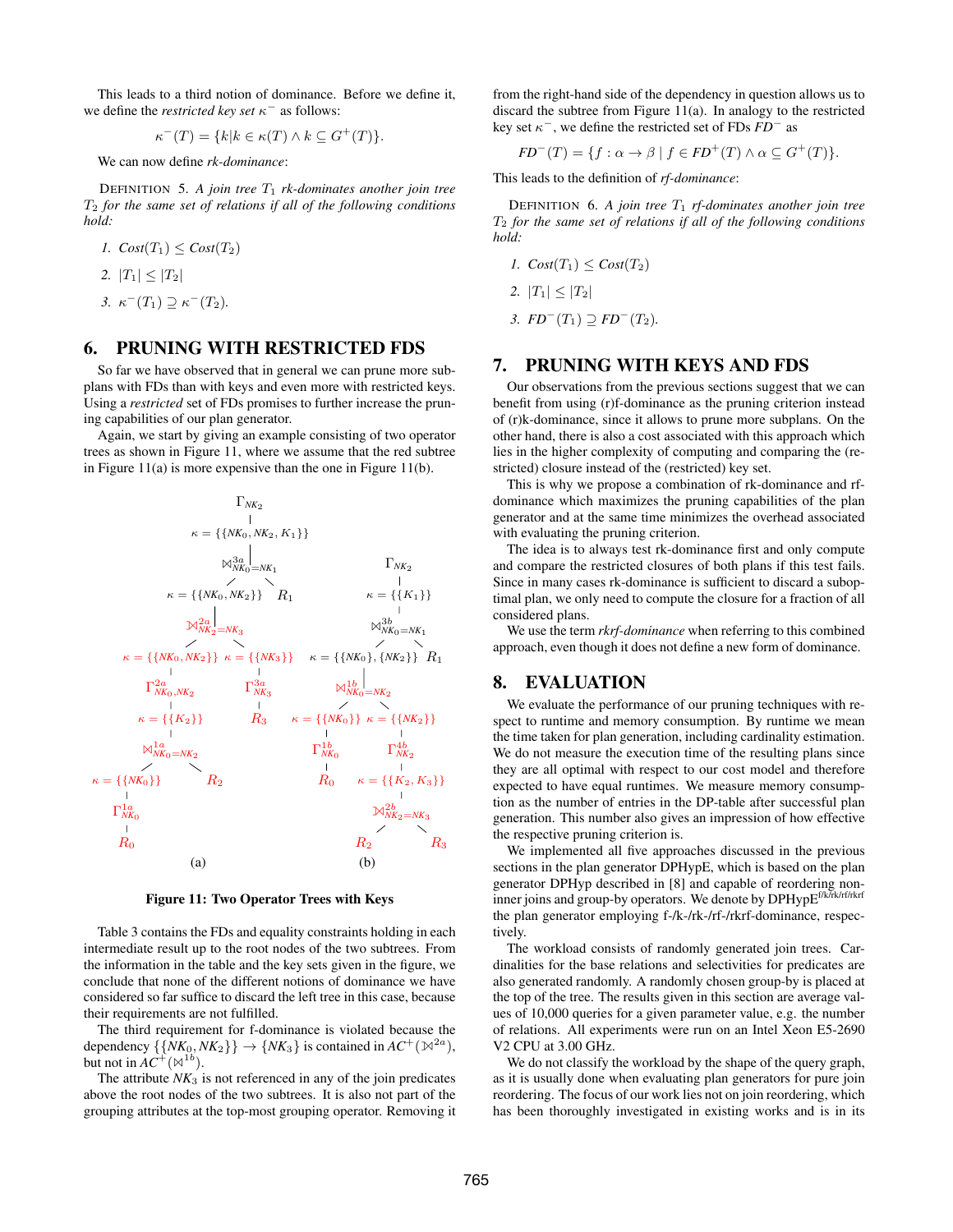|                | Figure $11(a)$                                                                                                  |                  | Figure $11(b)$                                                                                                |                  |
|----------------|-----------------------------------------------------------------------------------------------------------------|------------------|---------------------------------------------------------------------------------------------------------------|------------------|
|                | $AC^+$                                                                                                          | EC               | $AC^+$                                                                                                        | EC               |
| $R_0$          | $\{K_0\} \to \{K_0, NK_0\}$                                                                                     | Ø                | $\{K_0\} \to \{K_0, NK_0\}$                                                                                   | Ø                |
| $R_2$          | ${K_2} \rightarrow {K_2, NK_2}$                                                                                 | Ø                | ${K_2} \rightarrow {K_2, NK_2}$                                                                               | Ø                |
| $R_3$          | ${K_3} \rightarrow {K_3, NK_3}$                                                                                 | Ø                | ${K_3} \rightarrow {K_3, NK_3}$                                                                               | Ø                |
| $\Gamma^1$     | $\{NK_0\} \rightarrow \{NK_0\}$                                                                                 | Ø                | $\{NK_0\} \rightarrow \{NK_0\}$                                                                               | Ø                |
| $\bowtie^1$    | $\{\{NK_0, NK_2\}\}\rightarrow \{\{NK_0, NK_2\}\}\$<br>$\{K_2\} \rightarrow \{K_2, \{NK_0, NK_2\}\}$            | $\{NK_0, NK_2\}$ | $\{\{NK_0, NK_2\}\}\rightarrow \{\{NK_0, NK_2\}\}\$                                                           | $\{NK_0, NK_2\}$ |
| $\Gamma^2$     | $\{\{NK_0, NK_2\}\}\rightarrow \{\{NK_0, NK_2\}\}\$                                                             | $\{NK_0, NK_2\}$ |                                                                                                               |                  |
| $\Gamma^3$     | $\{NK_3\} \rightarrow \{NK_3\}$                                                                                 | Ø                | $\overline{\phantom{a}}$                                                                                      |                  |
| $\mathbb{N}^2$ | $\{ \{ N K_0, N K_2 \} \} \rightarrow \{ \{ N K_0, N K_2 \}, N K_3 \}$<br>$\{ N K_3 \} \rightarrow \{ N K_3 \}$ | $\{NK_0, NK_2\}$ | $\{NK_2\} \rightarrow \{NK_2, NK_3\}$<br>${K_2} \rightarrow {K_2, NK_2, NK_3}$<br>$\{K_3\} \to \{K_3, NK_3\}$ | Ø                |
| $\Gamma^4$     |                                                                                                                 |                  | $\{NK_2\} \rightarrow \{NK_2\}$                                                                               | 0                |

Table 3: Functional Dependencies for Figure 11

complexity highly influenced by the query shape. Instead, we are interested in the complexity added by the optimization techniques discussed in this paper, which is strongly influenced by other factors, such as the number of foreign-key predicates and the presence of non-inner joins.

For an evaluation of the general effectiveness of reordering groupby and join operators the reader is referred to the previous work on the topic ([12, 13, 14, 11, 4]) containing experiments not only with a synthetic workload, but also with selected benchmark queries.

## 8.1 Runtime

Figures 12 and 13 compare the runtimes of the plan generators for queries with 5 to 15 relations. The runtimes shown in Figure 12 result from queries containing only inner joins, while Figure 13 depicts queries without any restrictions on the operator types. The search space for queries with only inner joins is larger than for queries containing non-inner joins, since inner joins are freely reorderable and a group-by can always be pushed into both join arguments. This is why the runtimes in Figure 12 are higher than the ones in Figure 13. Therefore, we did not run all plan generators up to 15 relations with inner joins only.

In both cases, we assume a proportion of foreign key predicates of eighty percent. The proportion of foreign key joins has an impact on the runtime of the plan generators, especially the ones dealing with key sets. Since a foreign key join often results in the propagation of only one key, the key sets are kept small, making the test of k-dominance and rk-dominance fast. We consider eighty percent a rather cautious assumption. We assume this number to be higher in most real queries. For a more detailed analysis of the impact that the proportion of foreign key predicates has on the runtime, the reader is referred to our technical report ([3]).

Both figures confirm that a more effective pruning criterion generally results in faster plan generation. While the difference is marginal for small queries, it grows with the number of relations. For queries with 15 relations and different join operators,  $DPHypE<sup>k</sup>$ needs 1.4 seconds on average, while DPHypE<sup>rkrf</sup> only runs 0.0015 seconds, making it almost three orders of magnitude faster. We can also see that the three algorithms working with restricted property sets have almost equal runtimes.

However, DPHypE<sup>rk</sup> and DPHypE<sup>rkrf</sup> are faster than DPHypE<sup>rf</sup>, which can be explained by the higher overhead for computing and comparing the closure, as demanded by rf-dominance.

To give an impression of how big this overhead is, we divided the runtimes of the different plan generators by the number of plan comparisons performed during plan generation. For queries with



Figure 12: Runtimes for 5 to 15 relations, only inner joins



Figure 13: Runtimes for 5 to 15 relations, all join operators

15 relations and arbitrary join operators, we got the following numbers for "runtime per plan comparison": 23 / 306 / 2,073 / 3,705 / 3,077 nanoseconds for k- / f- / rk- / rf- / rkrf-dominance, respectively. Note that these numbers are based on the assumption that the plan comparisons are the dominating influence on the plan generator's runtime, which may not be true, especially for k-dominance.

When considering queries with inner joins only, we observe some differences. As we can see in Figure 12, there is a trend for larger queries: since the search space is so large with inner joins only, the search space restriction achieved by the pruning criterion becomes more critical, causing rk-dominance to become less and less